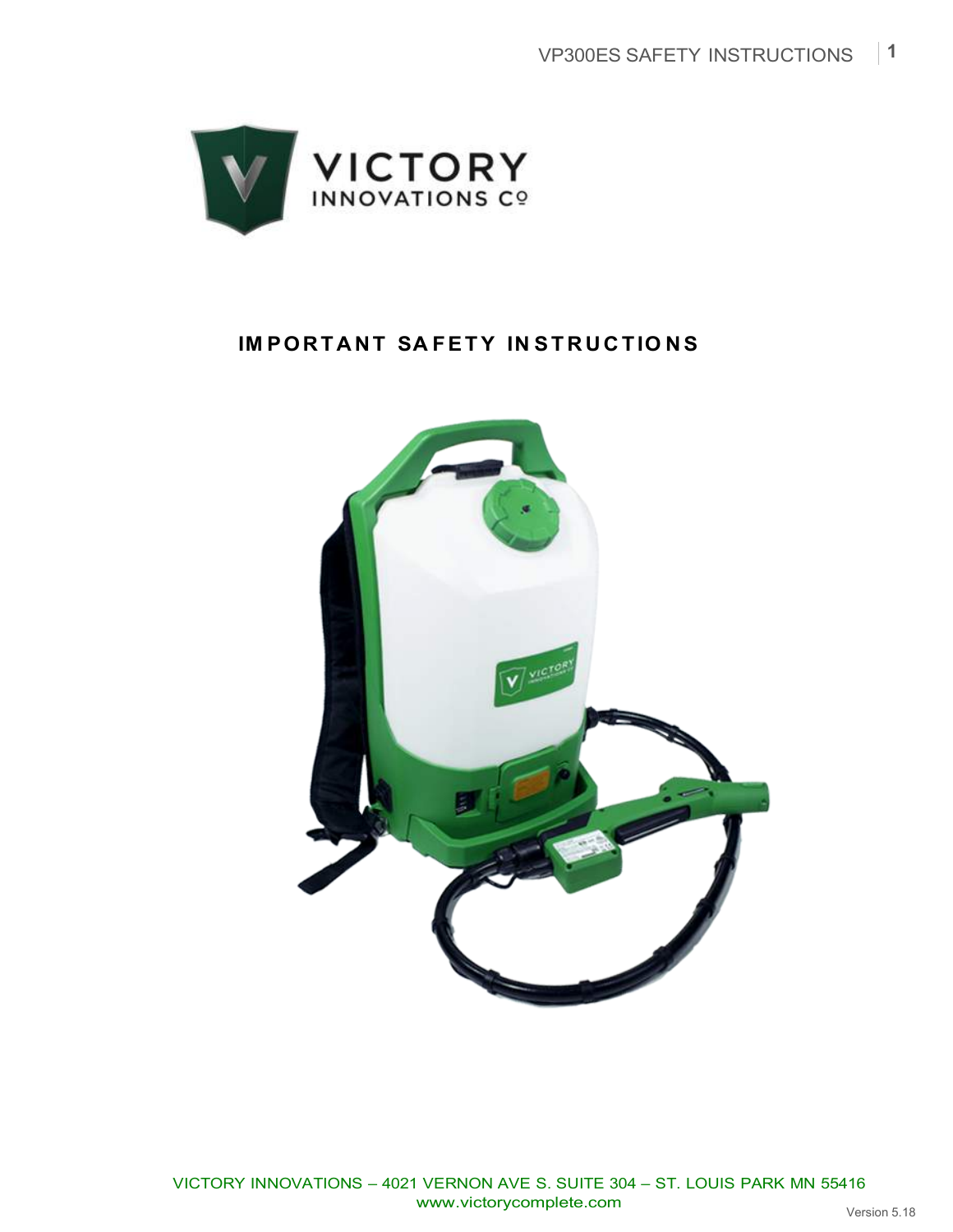## **Mai n Components Diagram**





CAUTION: To avoid electrical shock do not touch or insert any foreign object into nozzle. Review operation manual for disconnecting & replacing sprayer heads.

VICTORY INNOVATIONS – 4021 VERNON AVE S. SUITE 304 – ST. LOUIS PARK MN 55416 www.victorycomplete.com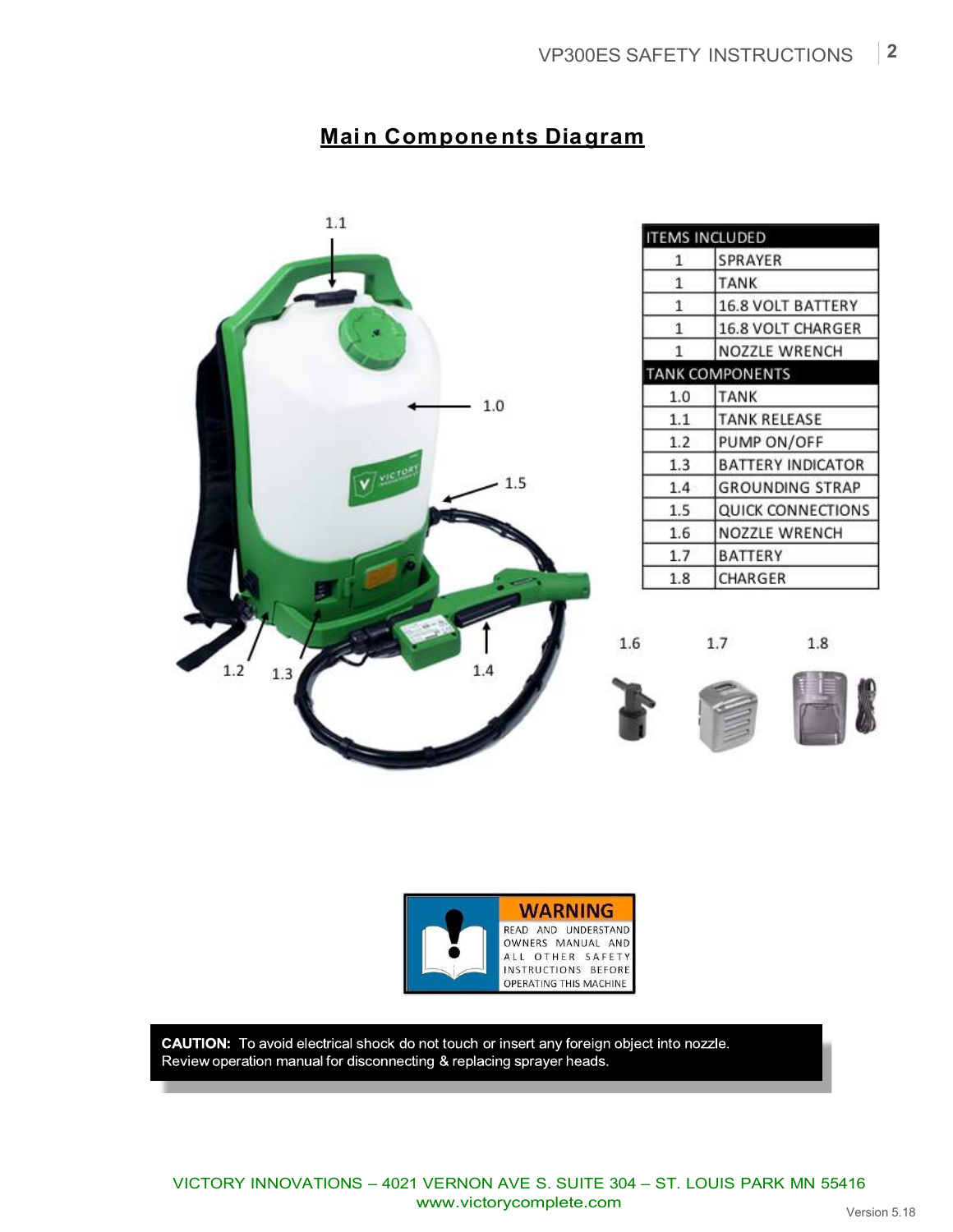

WARNING: This machine contains an electrostatic device that may interfere with sensitive medical devices such as pacemakers, defibrillators, or similar devices. DO NOT operate this machine or stand within 10 feet if you use such medical devices. Contact your physician prior to operation if you are unsure if this machine will interfere with your medical device.

WARNING: This product contains chemicals known to the State of California to cause cancer and birth defects or other reproductive harm.

**WARNING:** Always have the machine serviced by a professional, qualified representative. Never attempt to service the machine or access its internal components.

## **Gen eral Safety Rules** *–* **For All Battery Ope rated Spra yers**

WARNING: Read and understand all instructions. Failure to follow all instructions listed below may result in electric shock, fire and/or serious personal injury.

## **SAVE THESE INSTRUCTIONS**

- Keep your work area clean and well lit.
- Do not operate cordless sprayer in explosive atmospheres, such as in the presence of flammable liquids, gases, or dust. Cordless Sprayers create sparks, which may ignite the dust or fumes.
- Keep bystanders, children, and visitors away while operating a cordless sprayer. Distractions can cause you to lose control.

VICTORY INNOVATIONS – 4021 VERNON AVE S. SUITE 304 – ST. LOUIS PARK MN 55416 www.victorycomplete.com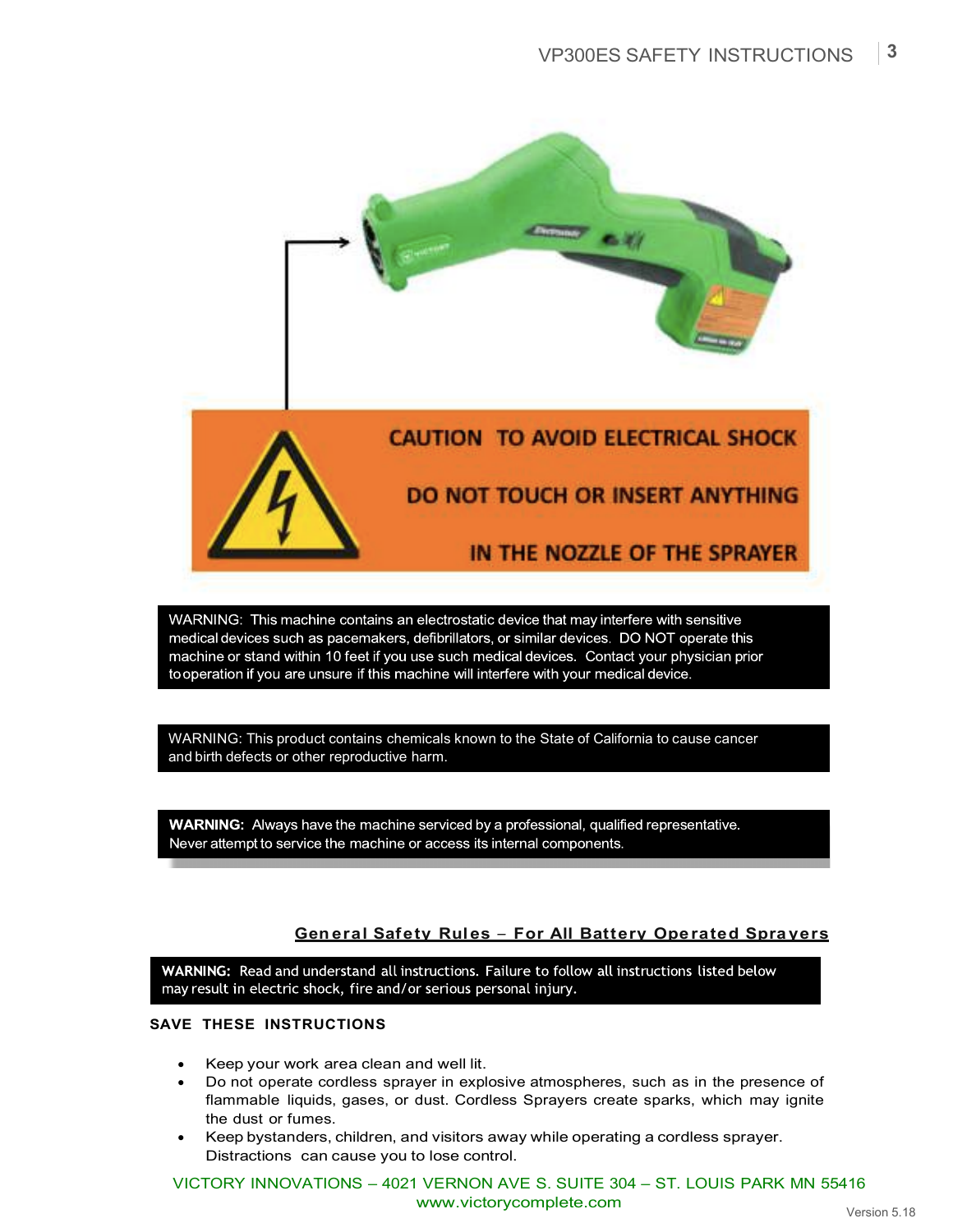## **ELECTRICAL SAFETY**

**CAUTION:** To avoid electrical shock do not touch or insert any foreign objects into the nozzle.

- A cordless sprayer with integral batteries or a separate battery pack must be recharged only with the specified charger for the battery. A charger that may be suitable for one type of battery may create a risk of fire when used with another battery.
- Use battery operated sprayer only with the specifically designated battery pack. Use of any other batteries may create a risk of fire.

### **PERSONAL SAFETY**

- Stay alert, watch what you are doing and use common sense when operating a cordless sprayer.
- Do not use cordless sprayer while tired or under the influence of drugs, alcohol, or medication.
- A moment of inattention while operating cordless sprayer may result in serious personal injury,
- Avoid accidental starting. Be sure switch is in the locked or OFF position before inserting battery pack.
- Carrying sprayer with your finger on the switch invites accidents
- Keep proper footing and balance at all times. Proper footing and balance enables better control of the tool in unexpected situations.
- Use safety equipment. Always comply with any requirements for protective clothing, goggles, gloves, facial masks, or respirator required by the formulation label.

## **FORMULATIONS**

- Only use water based formulations with this machine.
- DO NOT USE THIS CORDLESS SPRAYER TO APPLY FLAMMABLE LIQUIDS.
- Do not use oil base liquids.
- Store formulation in its original labeled container.
- Ensure that formulation is applied only in strict compliance with the formulation label as well as local, state, and federal regulations.
- Do not use oil-base or flammable formulations with this machine.

### **TOOL USE AND CARE**

- Do not use a machine that is broken or damaged in any way.
- Do not alter the machine by adding or removing parts.
- Do not restrict the motor air inlet area.
- Do not tamper with the output nozzle.
- Do not allow the machine to operate unattended.
- Do not stand in water or hold over water while operating machine.
- Do not use outdoors when it's raining.
- Do not use cordless sprayer if switch does not turn it on or off. A cordless sprayer that cannotbe controlled with the switch is dangerous and must be repaired.
- Disconnect battery pack from cordless sprayer or place the switch in the locked or OFF position before making any adjustments, refilling the tank or storing the cordless sprayer. Such preventative safety measures reduce the risk of starting the cordless sprayer accidentally.
- Store idle cordless sprayer out of reach of children and other untrained persons. Cordless sprayers are dangerous in the hands of untrained users.
- When battery pack is not in use, keep it away from other metal objects like: paper clips, coins, keys, nails, screws, or other small metal objects that can make a connection from one terminal to another. Shorting the battery terminals together may cause sparks, burns, or a fire.
- To clean the sprayer use soap, water and a damp cloth to wipe clean. To clean internal components run water through the sprayer for 3 minutes.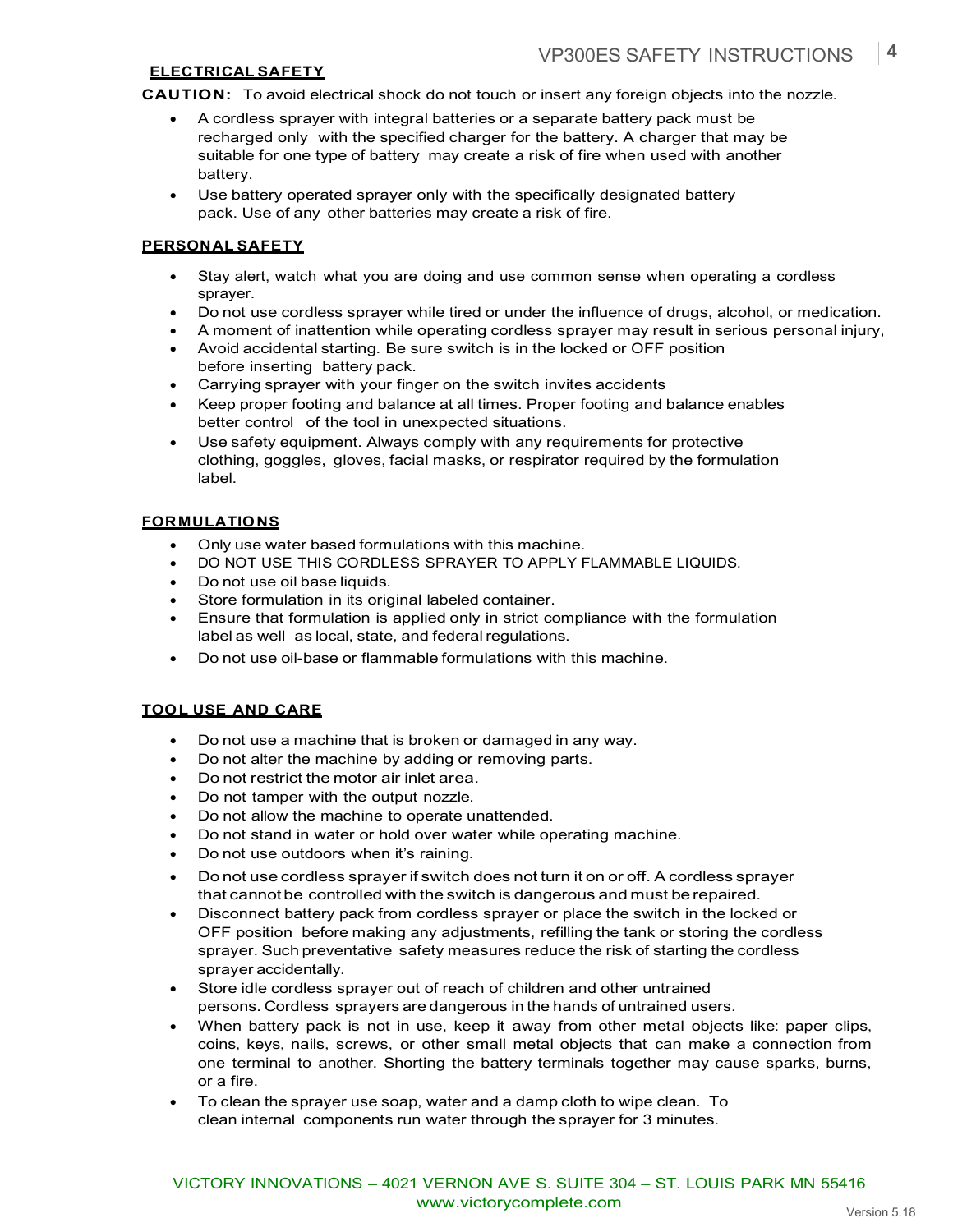## **Important Safety Instructions for Battery Packs**

Your cordless sprayer uses a Victory Innovations, 16.8 volt Lithium Ion battery pack. The battery pack is not fully charged out of the carton. Before using the battery pack and charger, read the safety instructions below. Then follow charging procedures outlined.

**CAUTION:** The battery used in this device may present a risk of fire or chemical burn if mistreated. Do not disassemble, store in extreme heat or cold. Keep battery away from children. Do not disassemble. Do not dispose of in fire or incinerate.

Do not attempt to disassemble the battery or remove any component projecting from the battery terminals. The battery and charger have no user serviceable parts. Fire or injury may result from tampering prior to disposal, protect exposed terminals with heavy insulating tape to prevent shorting.

**DANGER:** Electrocution hazard. Never attempt to open the battery pack for any reason. If battery pack case is cracked or damaged, do not insert into charger. Electric shock or electrocution may result.

**WARNING:** Fire hazard. Do not store or carry battery so that metal objects can contact exposed battery terminals. For example, do not place battery in aprons, pockets, toolboxes, product kit boxes, drawers, etc., with loose nails, screws, keys, etc.

**CAUTION:** Battery pack must be securely attached to the cordless sprayer. If battery pack is detached, personal injury may result.

- Do not incinerate the battery pack even if it is severely damaged or is completely worn out. The battery pack can explode in a fire.
- Charge the battery packs only with a Victory Innovations charger.
- DO NOT splash or immerse in water or other liquids.
- Do not store or use the tool and battery pack in locations where the temperature may reach or exceed 105°F (40°) (such as outside sheds or metal buildings in summer).
- Damaged battery packs should be recycled.
- Transporting batteries can possibly cause fires if the battery terminals inadvertently come in contact with conductive materials such as keys, coins, hand tools and the like.
- The US Department of Transportation Hazardous Material Regulations (HMR) prohibits transporting batteries in commerce or on airplanes (i.e., packed in suitcases and carryon luggage) UNLESS they are properly protected from short circuits. When transporting individual batteries, make sure that the battery terminals are protected and well insulated from materials that could contact them and cause a short circuit.

#### **Important Safety Instructions for Battery Chargers**

**SAVE THESE INSTRUCTIONS:** This manual contains important safety instructions for battery chargers. Before using charger, read all instructions and cautionary markings on charger, battery pack, and product using battery pack.

**DANGER:** Electrocution hazard. 120 volts are present at charging terminals. Do not probe with conductive objects.

**WARNING:** Shock hazard. Do not allow any liquid to get inside charger.

**CAUTION:** Burn hazard. To reduce the risk of injury, charge only Victory Innovations rechargeable batteries. Other types of batteries may burst causing personal injury and damage.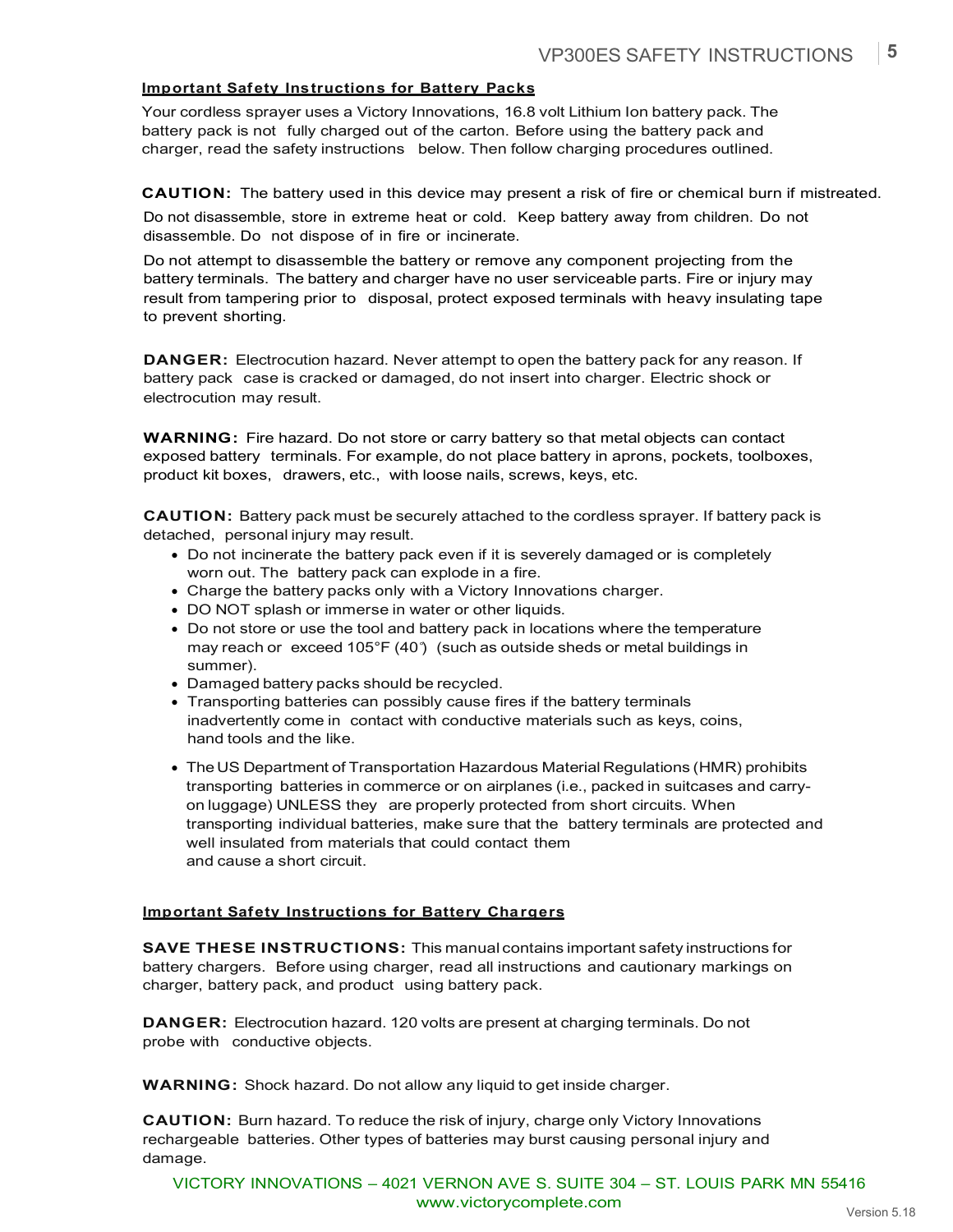**CAUTION:** Under certain conditions, with the charger plugged in to the power supply, the exposed charging contacts inside the charger can be shorted by foreign material. Foreign materials of a conductive nature such as, but not limited to, steel wool, aluminum foil, or any buildup of metallic particles should be kept away from charger cavities. Always unplug the charger from the power supply when there is no battery pack in the cavity. Unplug charger before attempting to clean.

**DO NOT** attempt to charge the battery pack with any chargers other than the one noted in this manual. The charger and battery pack are specifically designed to work together.

- These chargers are not intended for any uses other than charging Victory Innovations rechargeable batteries. Any other uses may result in risk of fire, electric shock or electrocution.
- Do not expose charger to rain or snow.
- Pull by plug rather than cord when disconnecting charger. This will reduce risk of damage to electric plug and cord.
- Make sure that cord is located so that it will not be stepped on, tripped over, or otherwise subjected to damage or stress.
- Do not use an extension cord unless it is absolutely necessary. Use of improper extension cord could result in risk of fire, electric shock, or electrocution.
- An extension cord must have adequate wire size (AWG or American Wire Gauge) for safety. The smaller the gauge number of the wire, the greater the capacity of the cable, that is 16 gauge has more capacity than 18 gauge. When using more than one extension to make up the total length, be sure each individual extension contains at least the minimum wire size. Recommended Minimum Wire Size for Extension Cords:

Total Length of Cord 25 ft., 50 ft., 75 ft., 100 ft., 125 ft., 150 ft., 175 ft., 7.6 m, 15.2 m, 22.9 m, 30.5 m, 38.1 m, 45.7 m, 53.3 m, Wire Size AWG 18, 18, 16, 16, 14, 14, 12

- Do not place any object on top of charger or place the charger on a soft surface that might block the ventilation slots and result in excessive internal heat. Place the charger in a position away from any heat source. The charger is ventilated through slots in the top and the bottom of the housing.
- Do not operate charger with damaged cord or plug have them replaced immediately.
- Do not operate charger if it has received a sharp blow, been dropped, or otherwise damaged in any way.
- Disconnect the charger from the outlet before attempting any cleaning. This will reduce the risk of electric shock. Removing the battery pack will not reduce this risk.
- **NEVER** attempt to connect 2 chargers together. The charger is designed to operate on standard household electrical power (120 Volts) or 240 Volts with the proper country plug.

### **OPERATING INSTRUCTIONS**

- 1. To start the use of the victory cordless electrostatic backpack sprayer charge the battery for **two hours** before inserting the Victory 16.8 volt battery into the backpack
- 2.Plug the charger into a wall outlet until charging light registers on the charger base (Power Level) largest dot indicates fully charged smallest dot indicates low battery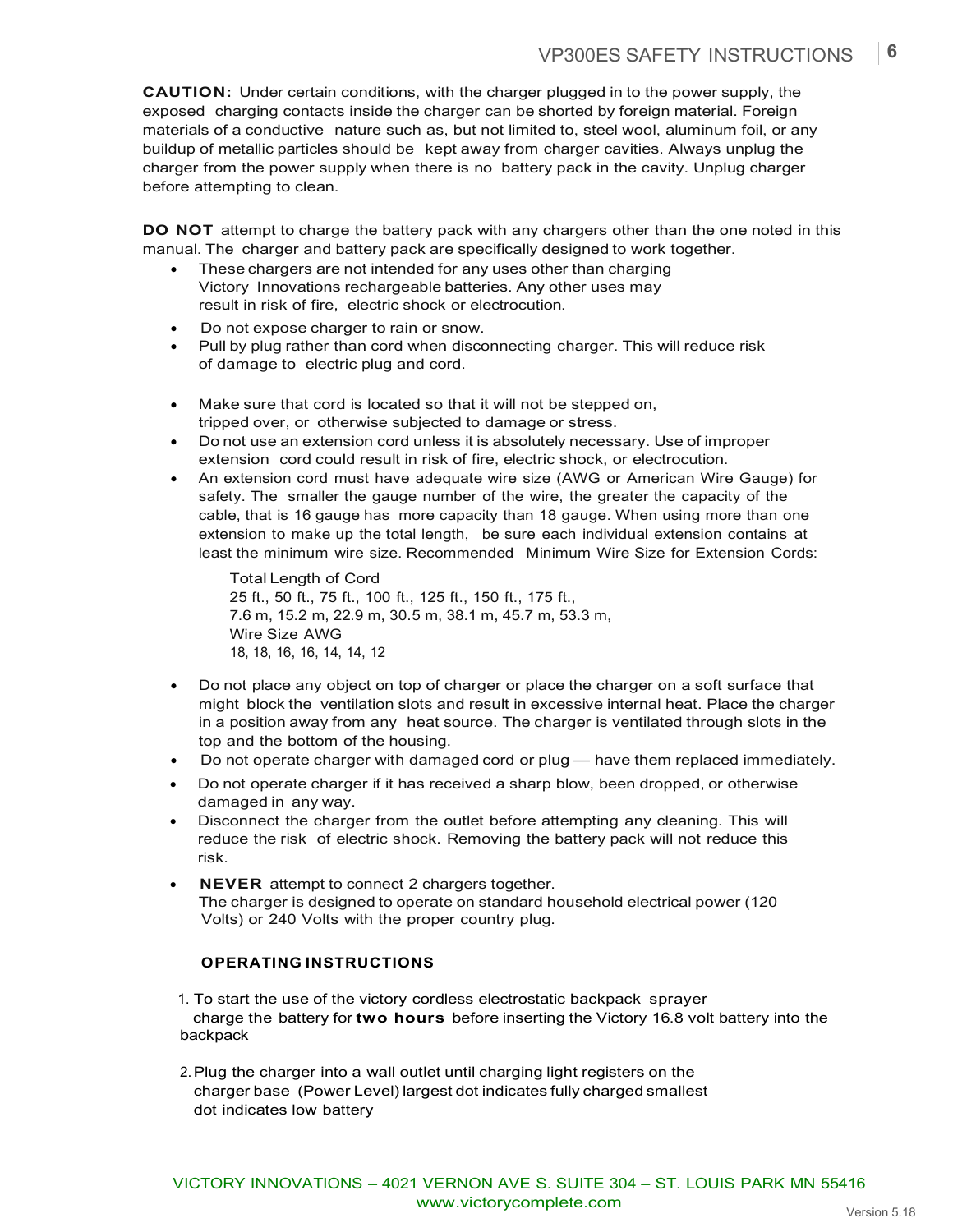## VP300ES SAFETY INSTRUCTIONS **7**



- 3.When charger indicates battery is fully charged it can be removed from charger a. Insert battery into backpack
	- b. To open battery door turn door knob counterclockwise until the door opens(Reverse)steps to lock
- 4. Align battery grooves then push batteryforward to a locking position(listen for the click)
- 5. To close door tighten knob clockwise until it can't be turned anymore.

**IMPORTANT:** Door must be closed at all times when the backpack sprayer is being used, failure to close the battery door would cause failure to the battery if the battery gets wet.

## **Recommended before filling tank: IMPORTANT**

Unlatch tank lock from backpack by lifting upward and outward from backpack base. Fill tank with solution before inserting tank back into backpack housing.



### **To Insert Nozzle**

- Remove the battery from the unit.
- Insert the nozzle into the wrench, lining up the tabs on the nozzle and the slots on the wrench.
- Insert the wrench with nozzle into the front end of the unit.
- Push in and rotate the wrench  $\frac{1}{4}$  turn counter clockwise. When you hear a click the nozzle is in position.
- Remove the wrench when complete.

### **To Remove the Nozzle**

- Remove the battery from the unit.
- Insert the nozzle wrench into the front of the unit.
- Rotate wrench until the tabs on the nozzle line up with the slots in the wrench.
- When the tabs and slots are lined up the wrench will be completely inserted into the front end.
- To remove, rotate the wrench in the counter clockwise direction until the nozzle comes loose (1/4 rotation).
- VICTORY INNOVATIONS 4021 VERNON AVE S. SUITE 304 ST. LOUIS PARK MN 55416 www.victorycomplete.com • Remove the wrench when complete.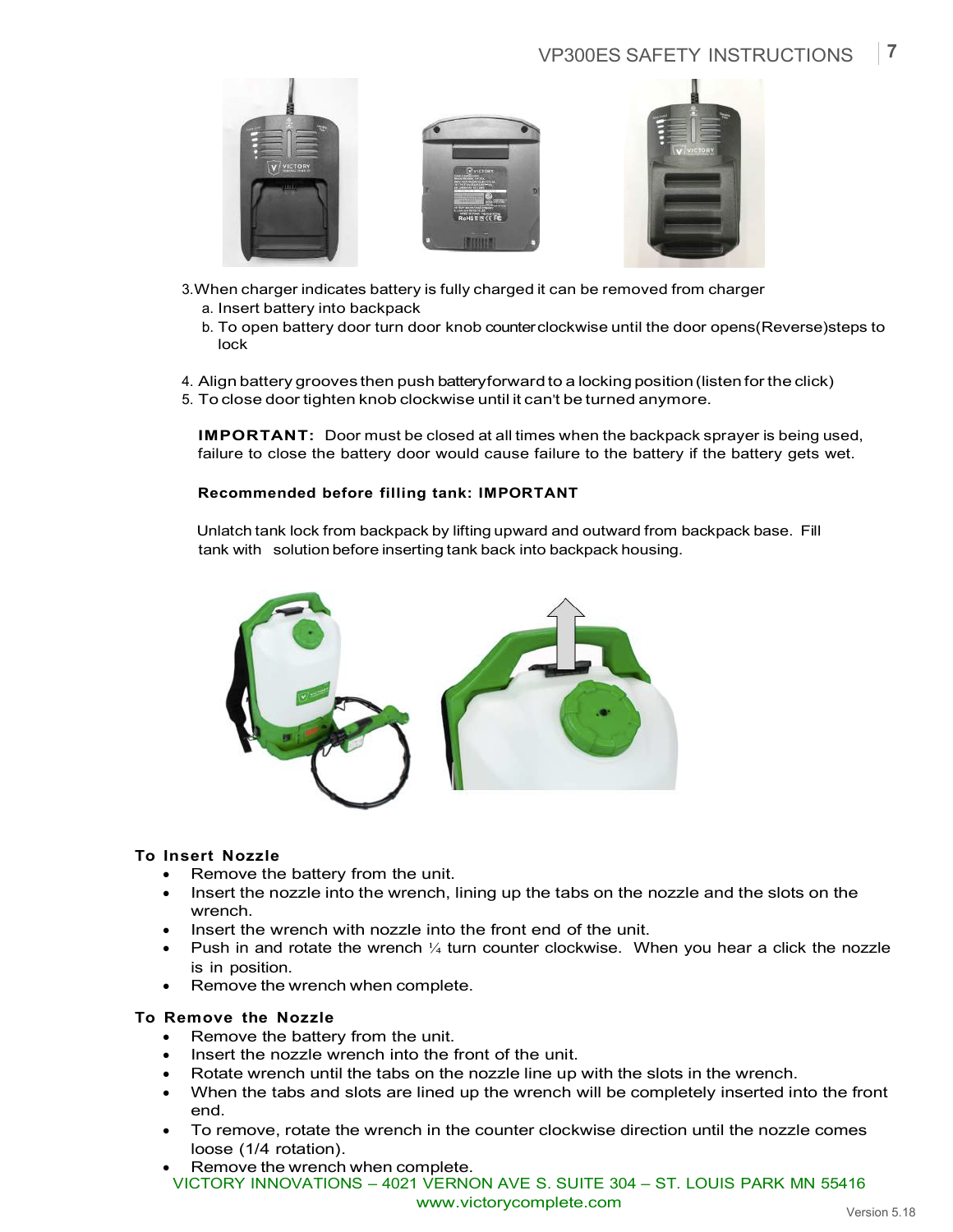





- Slide tool over groove.
- Turn the tool counter- clockwise to lock the nozzle in place with a click feeling.
- Take out the tool and you will find the nozzle is already at top position. You can select anyone of the three nozzles by turningthe nozzle clockwise by means of the assembly tool.
- The nozzles to be installed should be at the rightmost upon inserting into the nozzle holder

## **POWER TO BACKPACK: LED LIGHT INDICATOR**

- a. When fully charged there will be four led lights illuminated
- b. Each light indicates 20% of the battery power remaining
- c. When the lowest LED turns red, only 20% of the battery power is remaining.
- d. Backpack comes with 3400mAh battery
- e. Victory offers a larger capacity battery 6400mAh

#### **RUN TIMES: 3400mAh (4 Hours) 6400mAh (8 Hours)**

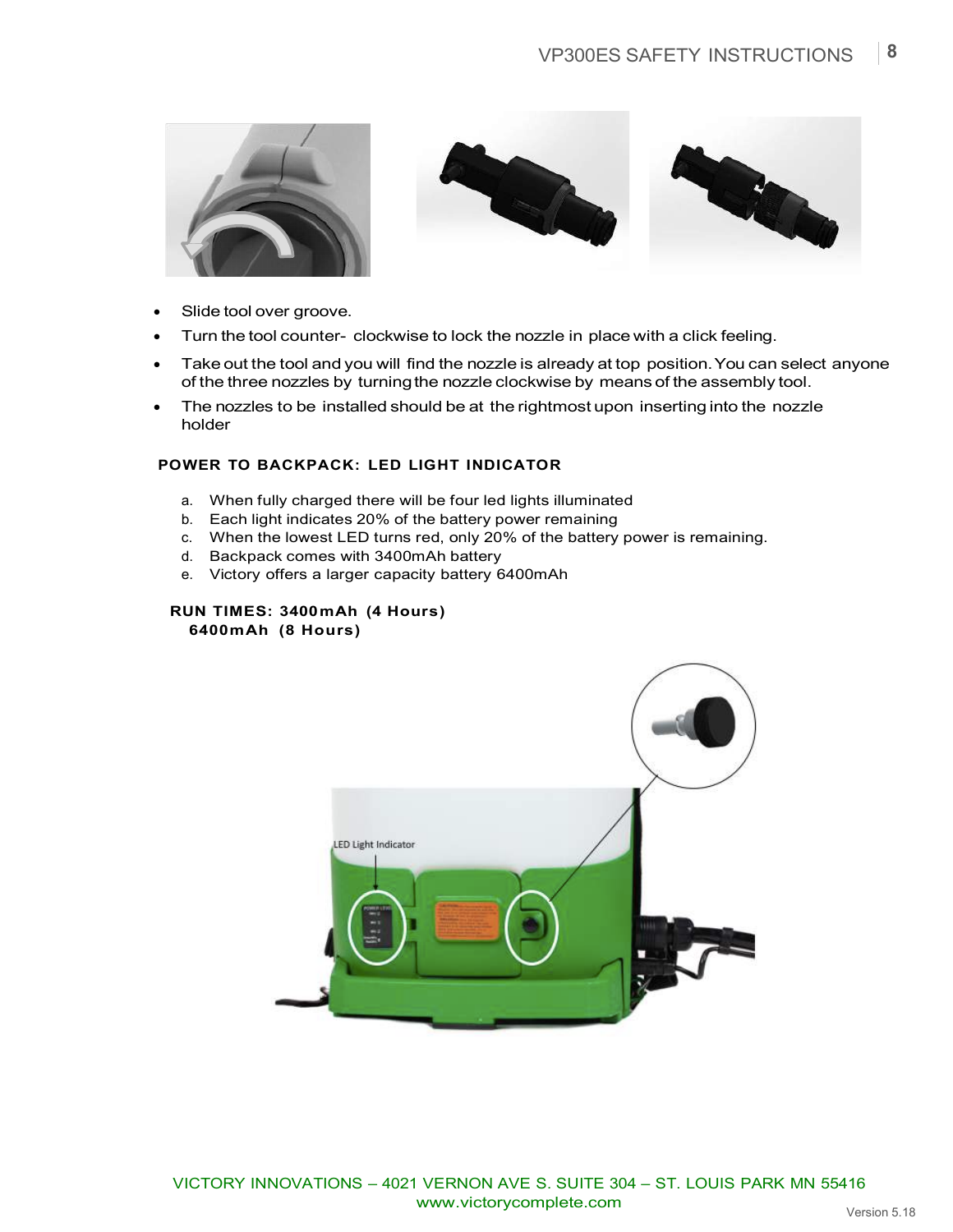## **IMPORTANT : REMOVING ELECTROSTATIC HOSE AND HANDLE FROM BACKPACK**

- a. Turn power supply switch off (located) on backpack base
- b. Remove battery from battery compartment (IMPORTANT)
- c. To remove water line from electric static gun handle, pull back on quick release coupler to remove
- d. To remove electrical connection push metal spring loaded tab inward until electric line is released



#### **Backpack Cleaning Procedure:**

- a. Turn backpack switch off
- b. RemoveBatteryfrom insidebatterydoor
- c. Remove tank from backpack base
- d. Add: Clean water to tank by removing tank cap
- e. Re-install tank into backpack base
- f. Turn Power ON- Backpack base
- g. Spray (1 Minute) per each nozzle setting until free of containments
- h. 3 in 1 nozzle has three different nozzle selections (100 Micron) (80 Micron) (40Micron)
- i. Rotate nozzle three times for (1 Minute) until clear water is present

Manufacture Recommendation: Use Clean Water When Cleaning Your Electrostatic Backpack Sprayer



Power Switch Backpack and the state of the state of the Battery Door



Door Lock Knob Tank TankLock





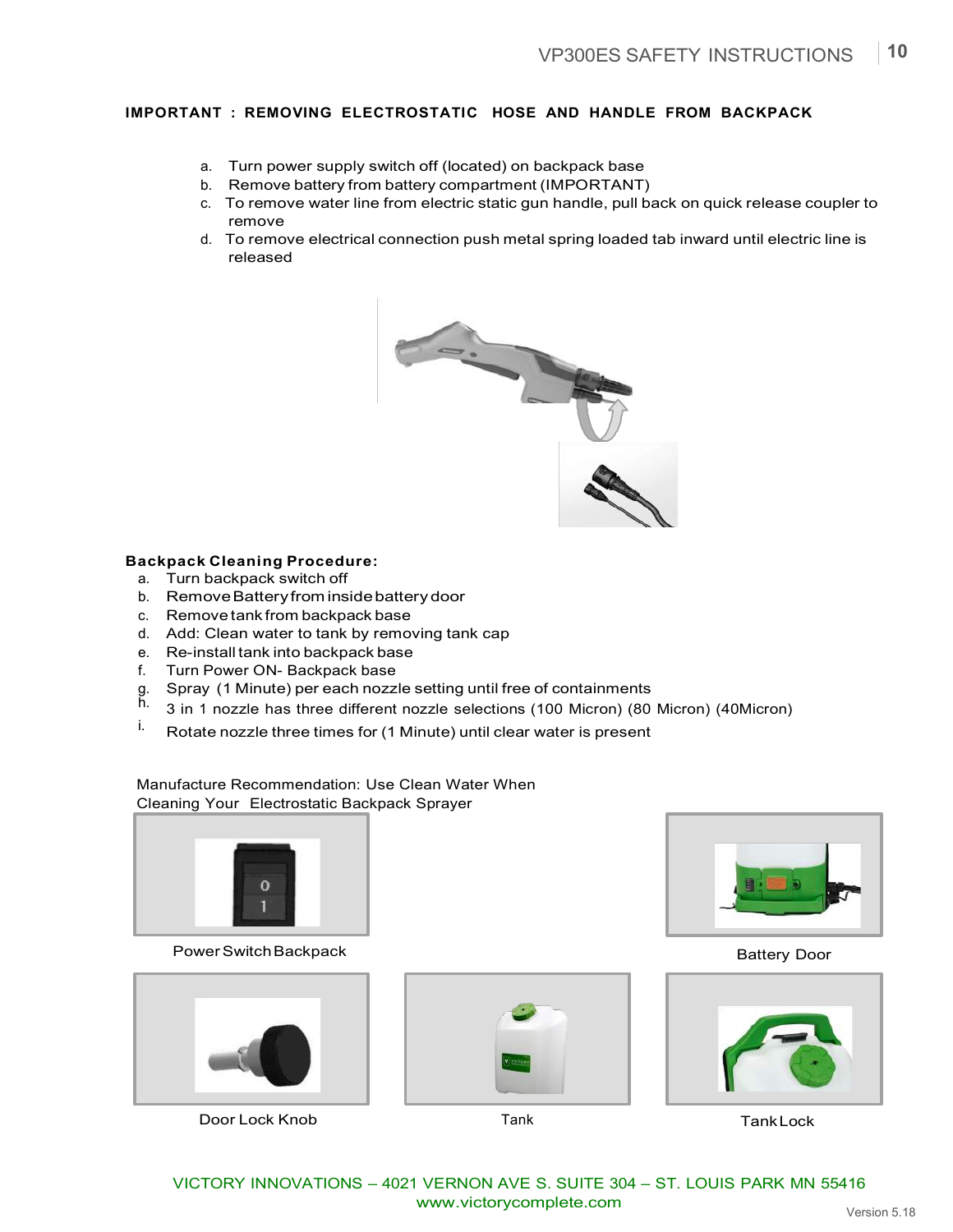# VP300ES SAFETY INSTRUCTIONS **11**



Backpack Tank Screen **Backpack Tank Cap** Backpack with Handle



LED Battery Light Indicator Electrostatic sprayer wand Quick Release Connectors









## **Cleaning Electric static sprayers**

- All users must follow safe cleaning practices to protect themselves from harmful exposure when cleaning the sprayer.
- To reduce the chance of blockage, spray a tank of clean water through the unit to rinse out any residual chemical build up after every few days of use. To prevent residual solution build up, it is recommended that user purchase a second tank to wash out cordless electric static sprayers.
- Disconnect storage tank from sprayer when not in use. Use the black threaded cap. Use the locking threaded cap (provided inside caring case) to secure tank and solution.
- Review chemical MSDS sheet how best to secure and store your chemical solution when not in use. Cleaning Nozzle
- If your nozzles become plugged, soak in hot soapy water and blow out with pressurized air to remove blockage.
- Example: dirty nozzle #1 and clean nozzle #2.
- Nozzle #1 has not been properly cleaned after use. When not properly cleaned, the sprayer nozzles residual chemical deposits build up. Deposit build up results in decreased bar pressure and decreased spray patterns.

Dirty Nozzle # 1 Clean Nozzle # 2





### **One Year Limited Warranty**

**VICTORY** will repair or replace, without charge, any defects due to faulty materials or workmanship for one year from the date of purchase. This warranty does not cover part failure due to normal wear or tool abuse. For further detail of warranty coverage and warranty repair information, email us at **cus tomerservice@victorycomplete.com**. This warranty does not apply to damage caused where

repairs have been made or attempted by others. This warranty gives you specific legal rights and you